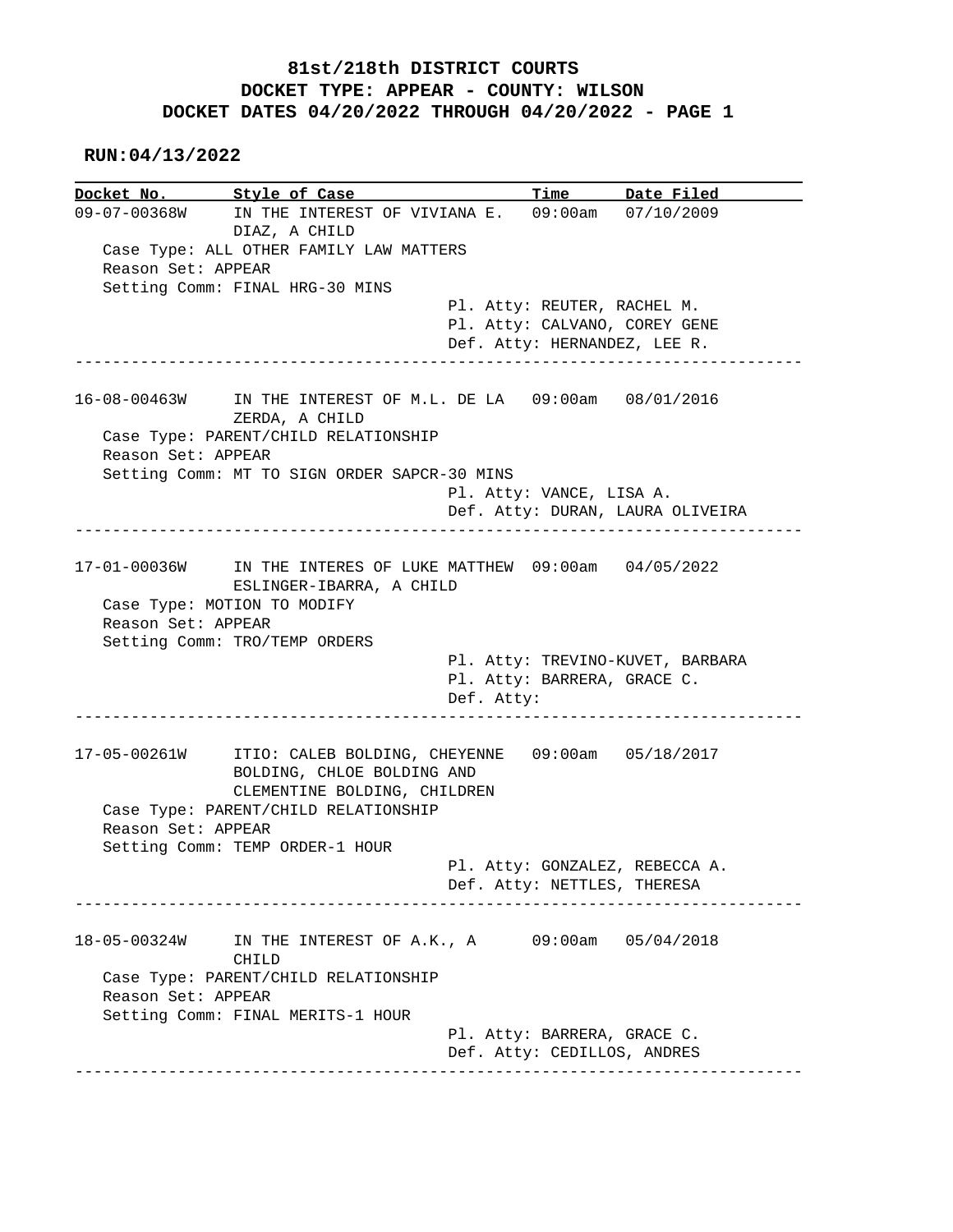## **81st/218th DISTRICT COURTS DOCKET TYPE: APPEAR - COUNTY: WILSON DOCKET DATES 04/20/2022 THROUGH 04/20/2022 - PAGE 2**

 **RUN:04/13/2022**

|                       | Docket No. Style of Case                                                                  |            |                           | Time Date Filed                        |  |
|-----------------------|-------------------------------------------------------------------------------------------|------------|---------------------------|----------------------------------------|--|
|                       | 18-10-00870W ITIO: M.A.R., A CHILD                                                        |            |                           | 09:00am 12/13/2021                     |  |
| Reason Set: APPEAR    | Case Type: MOTION TO MODIFY                                                               |            |                           |                                        |  |
|                       | Setting Comm: DEFAULT JUDGMENT-30 MINS                                                    |            |                           |                                        |  |
|                       |                                                                                           |            | Pl. Atty: BURKET, DANA L. |                                        |  |
|                       |                                                                                           | Def. Atty: |                           |                                        |  |
|                       |                                                                                           |            |                           |                                        |  |
|                       | 21-06-00433W FORD MOTOR CREDIT COMPANY 09:00am 06/29/2021                                 |            |                           |                                        |  |
|                       | V<br>ARNULFO MARTINEZ                                                                     |            |                           |                                        |  |
|                       | Case Type: DEBT/CONTRACT - CONSUMER/DTPA                                                  |            |                           |                                        |  |
| Reason Set: APPEAR    |                                                                                           |            |                           |                                        |  |
|                       | Setting Comm: DEFAULT JUDMGENT-20 MINS                                                    |            |                           |                                        |  |
|                       |                                                                                           |            |                           | Pl. Atty: SEXTON, MARK AUBREY          |  |
|                       |                                                                                           | Def. Atty: |                           |                                        |  |
|                       |                                                                                           |            |                           |                                        |  |
|                       | 21-07-00498W IMOM: PADGETT W. MONTGOMERY 09:00am 07/28/2021<br>AND HEATHER LEE MONTGOMERY |            |                           |                                        |  |
|                       | Case Type: DIVORCE NO CHILDREN                                                            |            |                           |                                        |  |
| Reason Set: APPEAR    | Setting Comm: FINAL TRIAL ON MERITS-2 HRS                                                 |            |                           |                                        |  |
|                       |                                                                                           |            |                           | Pl. Atty: BARRERA, GRACE C.            |  |
|                       |                                                                                           |            | Def. Atty: VANCE, LISA A. |                                        |  |
|                       |                                                                                           |            |                           | Def. Atty: PACHECO, CRYSTAL            |  |
|                       |                                                                                           |            |                           |                                        |  |
| $21 - 08 - 00575W$    | IMOM: MARK ALAN DAVIS-RAGLAND 09:00am 08/27/2021<br>VS. AMENA RENEE DAVIS-RAGLAND         |            |                           |                                        |  |
|                       | Case Type: DIVORCE W/O CHILDREN                                                           |            |                           |                                        |  |
| Reason Set: APPEAR    |                                                                                           |            |                           |                                        |  |
|                       | Setting Comm: DIVORCE HRG                                                                 |            |                           |                                        |  |
|                       |                                                                                           |            |                           | Pl. Atty: PRO SE - DAVIS-RAGLAND, MARK |  |
|                       |                                                                                           | Def. Atty: |                           |                                        |  |
|                       |                                                                                           |            |                           |                                        |  |
| $21 - 09 - 00613W$    | EX PARTE                                                                                  |            | 09:00am                   | 09/15/2021                             |  |
|                       |                                                                                           |            |                           |                                        |  |
|                       | JUSTIN ROBERT CENTENNIAL                                                                  |            |                           |                                        |  |
| Case Type: EXPUNCTION |                                                                                           |            |                           |                                        |  |
| Reason Set: APPEAR    |                                                                                           |            |                           |                                        |  |
|                       | Setting Comm: EXPUNCTION-10 MINS                                                          |            |                           |                                        |  |
|                       |                                                                                           | Def. Atty: | Pl. Atty: SLIMANE, NATHAN |                                        |  |